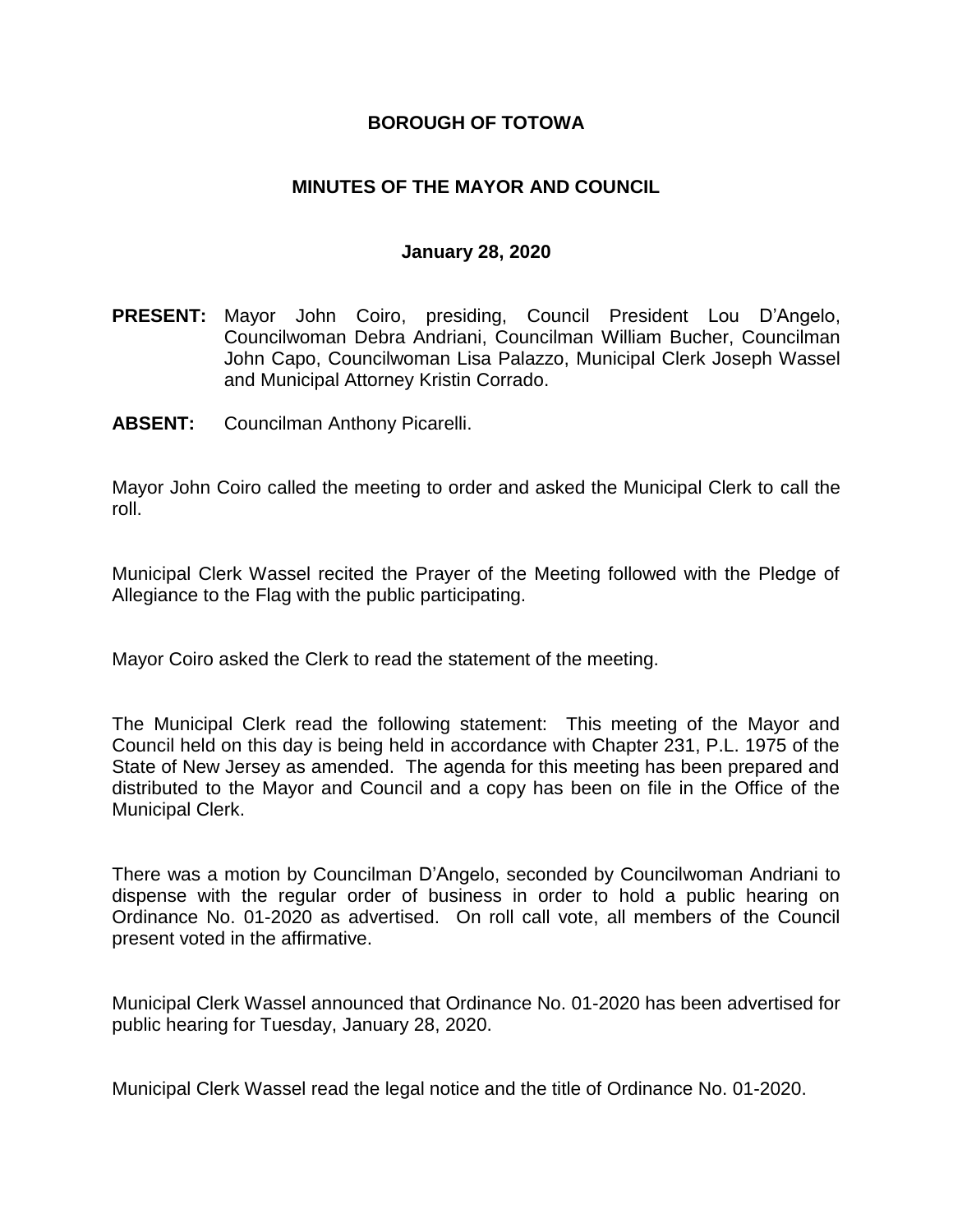There was a motion by Councilman D'Angelo, seconded by Councilwoman Andriani to open the public hearing. On roll call vote, all members of the Council present voted in the affirmative.

Mayor Coiro asked if any citizens wished to be heard on Ordinance No. 01-2020.

CITIZENS HEARD:

There were no citizens who wished to be heard.

There was a motion by Councilman D'Angelo, seconded by Councilwoman Andriani to close the public hearing. On roll call vote, all members of the Council present voted in the affirmative.

Municipal Clerk Wassel read Ordinance No. 01-2020 by title:

# **ORDINANCE NO. 01-2020**

#### **AN ORDINANCE FIXING THE ANNUAL SALARIES AND WAGES OF THE OFFICIALS, EMPLOYEES AND THE APPOINTEES OF THE BOROUGH OF TOTOWA, COUNTY OF PASSAIC, STATE OF NEW JERSEY**

There was a motion by Councilman D'Angelo, seconded by Councilwoman Andriani to adopt Ordinance No. 01-2020 on second and final reading. On roll call vote, all members of the Council present voted in the affirmative.

There was a motion by Councilman D'Angelo, seconded by Councilwoman Andriani to revert to the regular order of business. On roll call vote, all members of the Council present voted in the affirmative.

Mayor Coiro asked if any members of the Council, the Municipal Clerk or the Municipal Attorney wished to address the Council.

There were no reports.

Minutes 01/28/2020 Page 2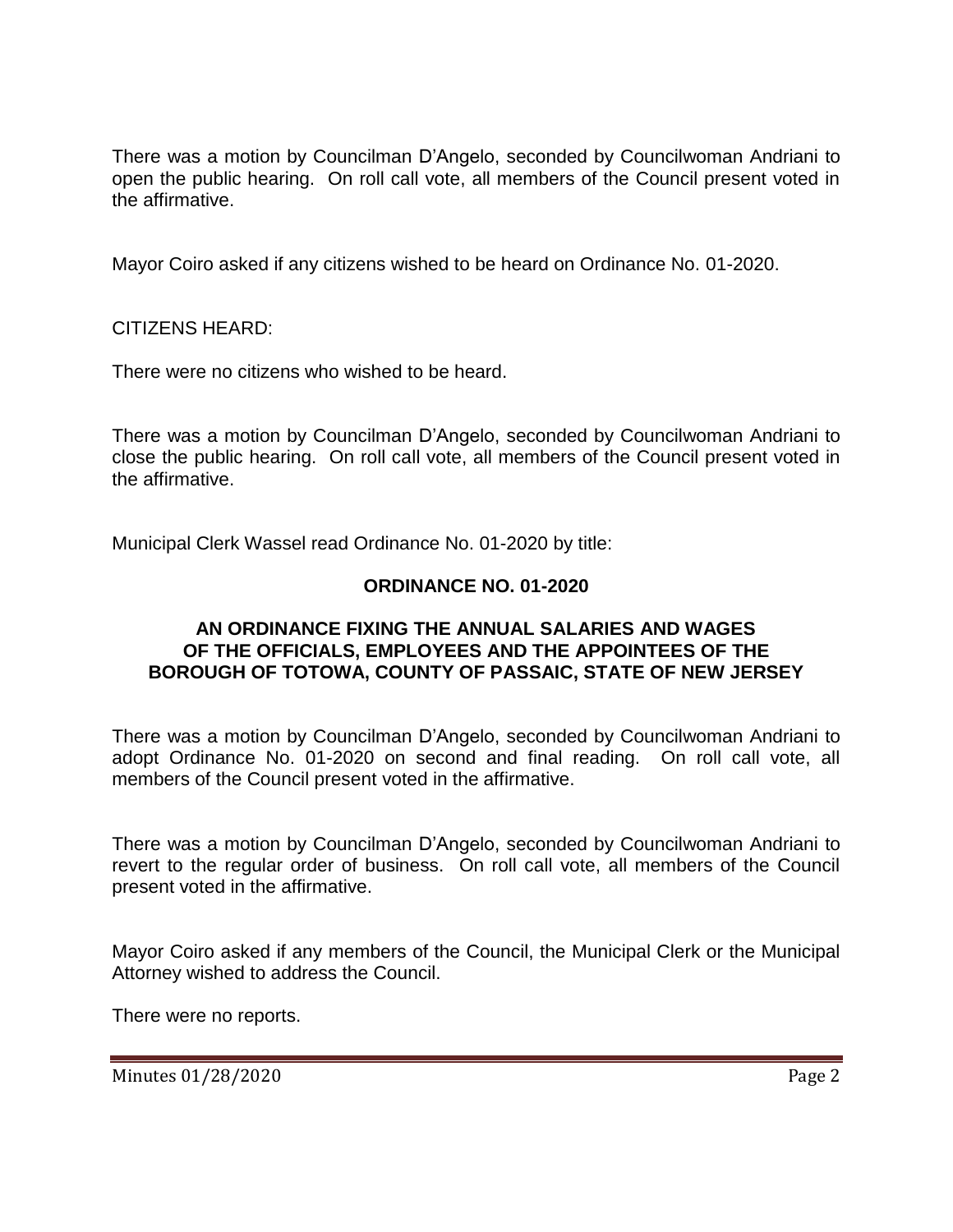### CITIZENS HEARD:

Mike Mahometa, 269 Lincoln Avenue: 1) Said that on Minnisink Road over the railroad tracks there is a circular sink hole and asked about it. DPW Superintendent Jim Niland: Responded that it is either a Verizon or PSE&G issue. 2) Inquired about the possibility of installing solar panels for the Municipal Complex. Mayor Coiro: Told him that we had the roof checked out in the past and it wouldn't support the weight, but we haven't researched installing solar panels on the grounds.

There was a motion by Councilman D'Angelo, seconded by Councilwoman Andriani to approve the Minutes of the Mayor and Council for the meeting of January 14, 2020. On roll call vote, all members of the Council present voted in the affirmative.

### COMMITTEE ON FINANCE:

There was a motion by Councilman D'Angelo, seconded by Councilman Capo to approve Resolution No. 2020-03 for the payment of bills. On roll call vote, all members of the Council present voted in the affirmative.

There was a motion by Councilman D'Angelo, seconded by Councilman Capo to adopt the following resolution authorizing the Treasurer to issue refunds to various property owners pursuant to State Tax Court judgments. On roll call vote, all members of the Council present voted in the affirmative.

### RESOLUTION

WHEREAS, there has been a State Tax Court Judgment to reduce the evaluation on the following.

NOW, THEREFORE, BE IT RESOLVED, that the Treasurer of the Borough of Totowa is authorized to refund this amount.

| <b>Block Lot</b> |                | <b>Property/Owner</b> | Payable To:                       | Year | <b>From</b> | Τo        | Amount     |
|------------------|----------------|-----------------------|-----------------------------------|------|-------------|-----------|------------|
| 103              |                | 10.04 426 Union Blvd. | Daniel G. Keough,<br>Trustee      | 2019 | 726,400     | 650,000   | \$1,824.43 |
| 170.01           | $\overline{4}$ | 11 West End Rd.       | Daniel G. Keough, 2018<br>Trustee |      | 1,888,100   | 1.800.000 | \$2,099.42 |

Minutes 01/28/2020 **Page 3**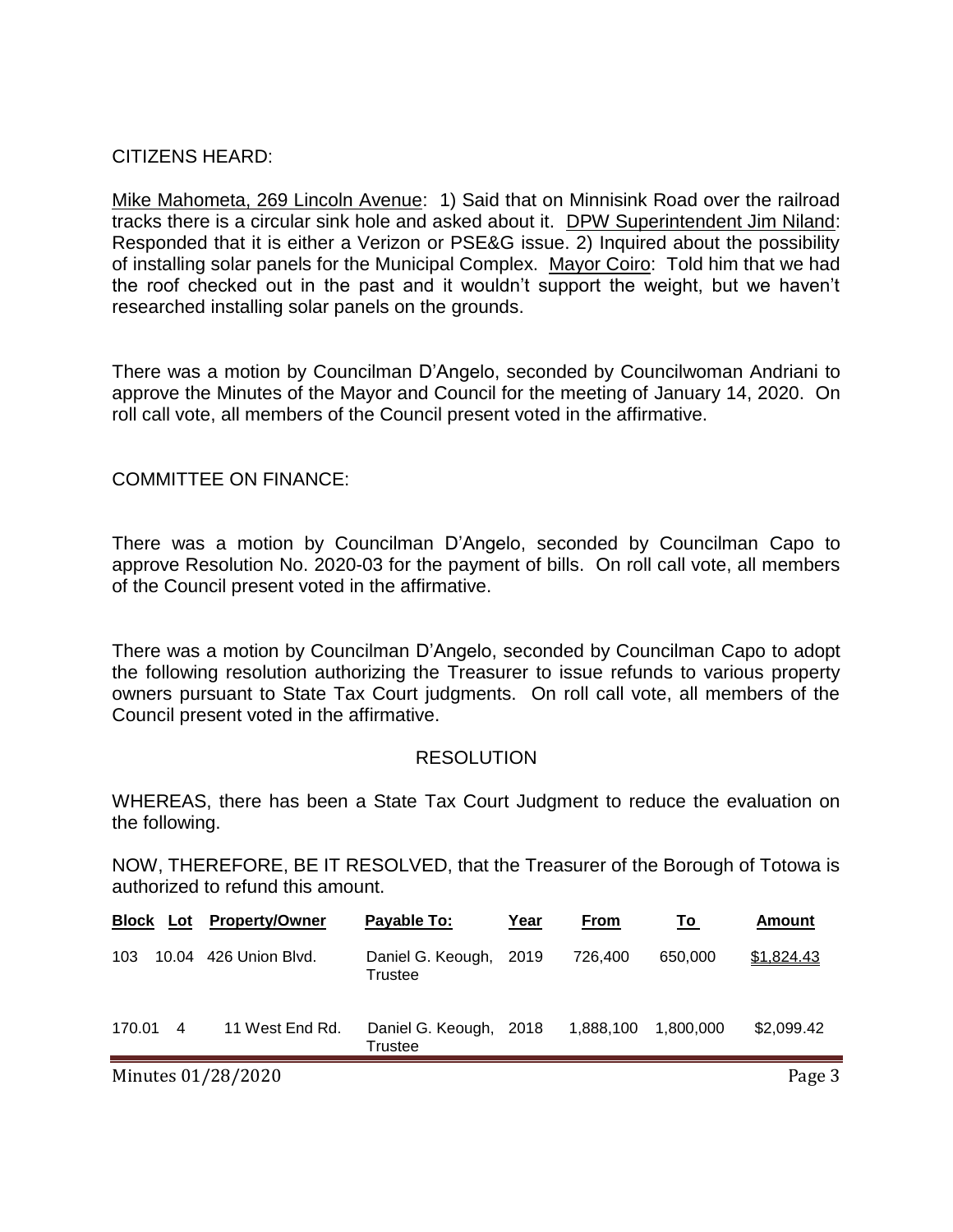|     |                         |                                          | 2019 | 1.888.100           | 1,800,000 | \$2,103.83  |
|-----|-------------------------|------------------------------------------|------|---------------------|-----------|-------------|
|     |                         |                                          |      | Total Check:        |           | \$4,203.25  |
| 173 | 38 783 N. Riverview Dr. | Daniel G. Keough, 2018<br><b>Trustee</b> |      | 3,150,000 2,900,000 |           | \$5,957.50  |
|     |                         |                                          | 2019 | 3.150.000           | 2,800,000 | \$8,358.00  |
|     |                         |                                          |      | Total Check:        |           | \$14,315.50 |

There was a motion by Councilman D'Angelo, seconded by Councilman Capo to adopt the following resolution authorizing the Tax Collector to cancel  $1^{st}$  &  $2^{nd}$  Quarter 2020 taxes due on Block 154, Lot 19.03 which was sub-divided in 2019. On roll call vote, all members of the Council present voted in the affirmative.

#### RESOLUTION

WHEREAS, in 2019, Block 154, Lot 19.03, 169 Minnisink Road was sub-divided into Lots 19.05, 19.06 and 19.07; and

WHEREAS, prior to the sub-division taxes were billed and payable on Block 154, Lot 19.03; and

WHEREAS, the 2019  $3<sup>rd</sup>$  and  $4<sup>th</sup>$  Quarter taxes were paid in full in the amounts of \$85,349.04 and \$85,349.03, respectively; and

WHEREAS, there are 2020 1<sup>st</sup> and 2<sup>nd</sup> Quarter taxes currently billed and due in the amounts of \$59,777.02 and \$59,777.01, respectively; and

WHEREAS, Block 154, Lot 19.03 no longer exists in 2020; and

WHEREAS, it is the opinion of the Tax Assessor that the  $1<sup>st</sup>$  and  $2<sup>nd</sup>$  Quarter taxes for 2020 previously billed would no longer be due; and

WHEREAS, the entire 2020 tax for the new sub-division, Block 154, Lots 19.05, 19.06 and 19.07 will be due in the  $3<sup>rd</sup>$  and  $4<sup>th</sup>$  Quarters of 2020.

NOW, THEREFORE, BE IT RESOLVED, by the Mayor and Council of the Borough of Totowa that the Tax Collector is hereby authorized to cancel the  $1<sup>st</sup>$  and  $2<sup>nd</sup>$  Quarter 2020 taxes on Block 154, Lot 19.03 in the amounts of \$59,777.02 and \$59,777.01, respectively.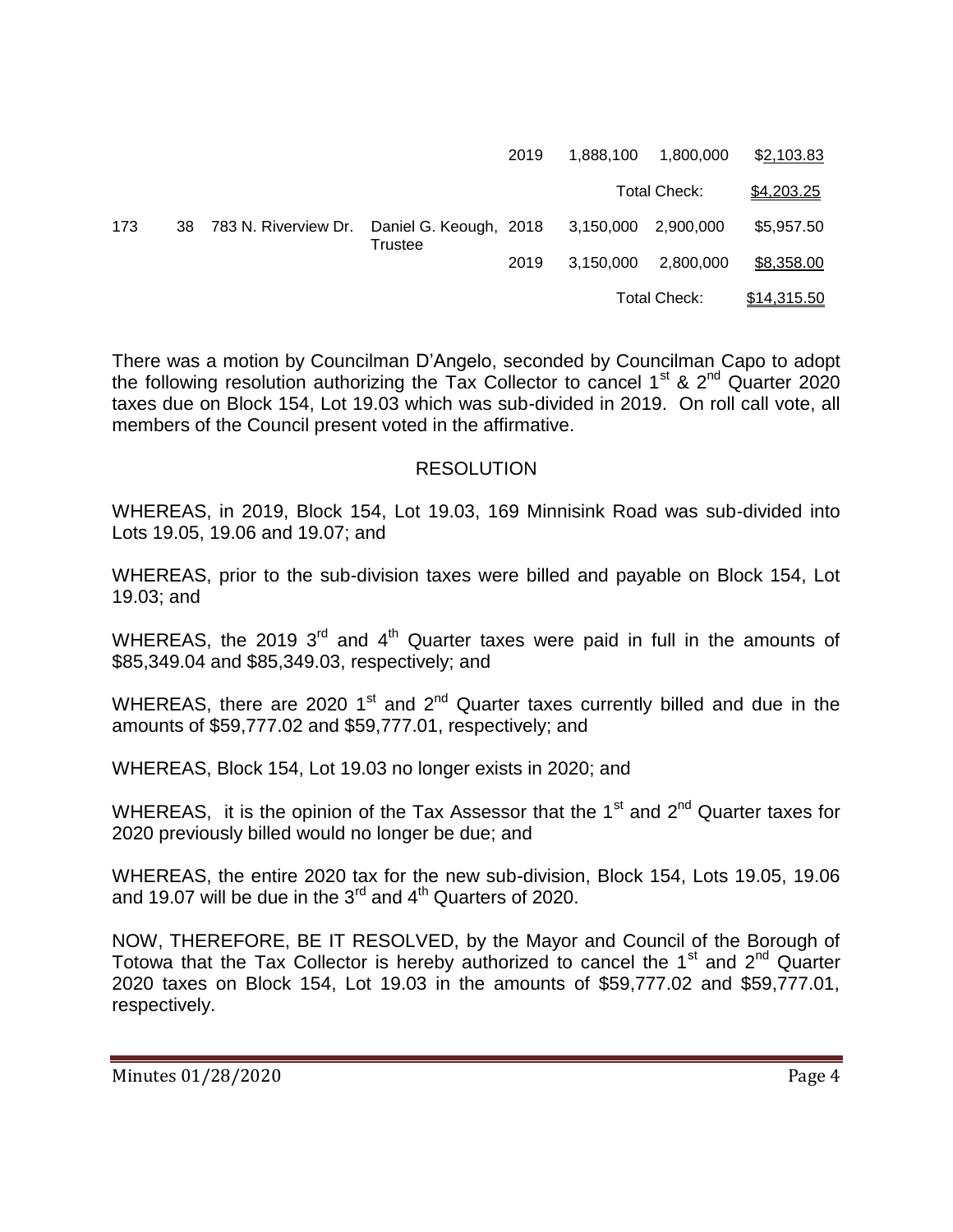BE IT FURTHER RESOLVED, by the Mayor and Council of the Borough of Totowa that the Tax Collector shall bill the new sub-division Block 154, Lots 19.05, 19.06 and 19.07 for the entire 2020 tax in the  $3^{rd}$  and  $4^{th}$  quarters of 2020.

A letter of resignation was received from Tax Collector Bernadette Lawler effective February 1, 2020. There was a motion by Councilman D'Angelo, seconded by Councilman Capo to accept her resignation and send her a letter of thanks. On roll call vote, all members of the Council present voted in the affirmative.

Upon the recommendation of the Committee, there was a motion by Councilman D'Angelo, seconded by Councilman Capo to appoint Lisa Nash as the Tax Collector. On roll call vote, all members of the Council present voted in the affirmative.

# MAYOR'S APPOINTMENT

### I, Mayor John Coiro, with the advice and consent of the Council do hereby appoint Lisa Nash as Tax Collector for the unexpired term ending December 31, 2021.

There was a motion by Councilman D'Angelo, seconded by Councilman Capo to confirm the appointment. On roll call vote, all members of the Council present voted in the affirmative.

There was a motion by Councilman D'Angelo, seconded by Councilman Capo to adopt the following Resolution Authorizing Reimbursement For 2018 Street Lighting And Garbage Removal Costs To Falls Bridge Meadows Condominium Association Pursuant To The Municipal Services Act. On roll call vote, all members of the Council present voted in the affirmative.

# RESOLUTION NO. 28-2020

RESOLUTION AUTHORIZING REIMBURSEMENT FOR 2018 STREET LIGHTING AND GARBAGE REMOVAL COSTS TO FALLS BRIDGE MEADOWS CONDOMINIUM ASSOCIATION PURSUANT TO THE MUNICIPAL SERVICES ACT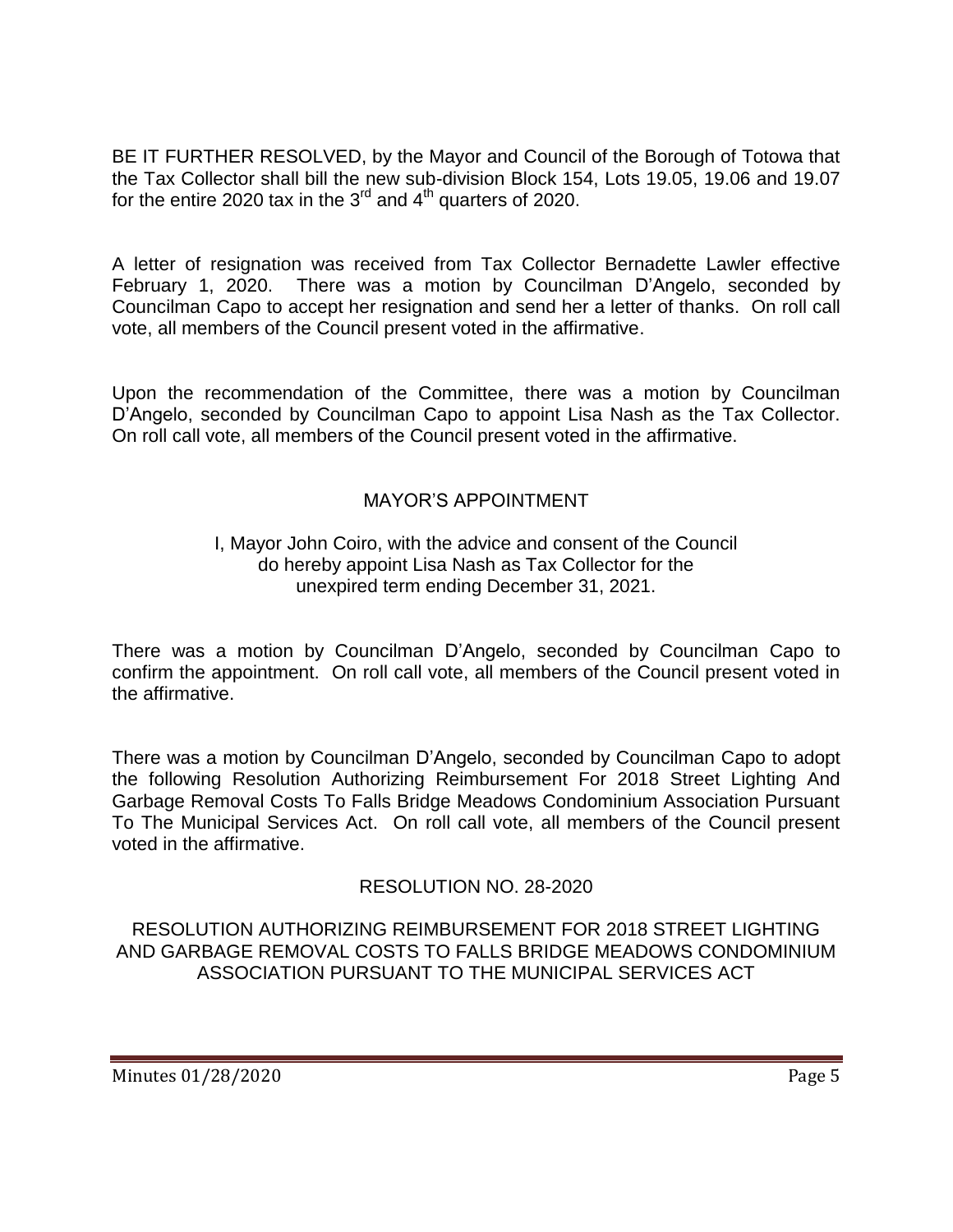WHEREAS, in accordance with New Jersey's Municipal Services Act, the Borough of Totowa is required to either perform certain specified services for qualified private communities or to reimburse these communities in accordance with the statute; and

WHEREAS, Falls Bridge is a residential town house and condominium community located in the Borough of Totowa within which all of the roads located throughout the development are private; and

WHEREAS, Falls Bridge Meadows Condominium Association is a not-for-profit entity that operates and administers the general affairs of this qualified private community as defined by N.J.S.A. 40:67-23.2; and

WHEREAS, the Mayor and Council of the Borough of Totowa desire to authorize payment to the Falls Bridge Meadows Condominium Association for costs incurred in 2018 for street lighting and garbage removal services in accordance with the provisions of the Municipal Services Act.

NOW, THEREFORE, BE IT RESOLVED, that the Mayor and Council of the Borough of Totowa do hereby authorize payment to the Falls Bridge Meadows Condominium Association for reimbursement of costs incurred in 2018 for street lighting and garbage removal services pursuant to the terms of the New Jersey Municipal Services Act.

There was a motion by Councilman D'Angelo, seconded by Councilman Capo to adopt the following Resolution Authorizing The Purchase And Delivery Of 65 Gallon, Two Wheeled Residential Recycling Carts. On roll call vote, all members of the Council present voted in the affirmative.

# RESOLUTION NO. 29-2020

### RESOLUTION AUTHORIZING THE PURCHASE AND DELIVERY OF 65 GALLON, TWO WHEELED RESIDENTIAL RECYCLING CARTS

WHEREAS, the Mayor and Council of the Borough of Totowa want to encourage the residents of our community to participate in the Borough of Totowa's Recycling Programs; and

WHEREAS, the Mayor and Council of the Borough of Totowa desire to purchase residential recycling carts for the Borough of Totowa home owners; and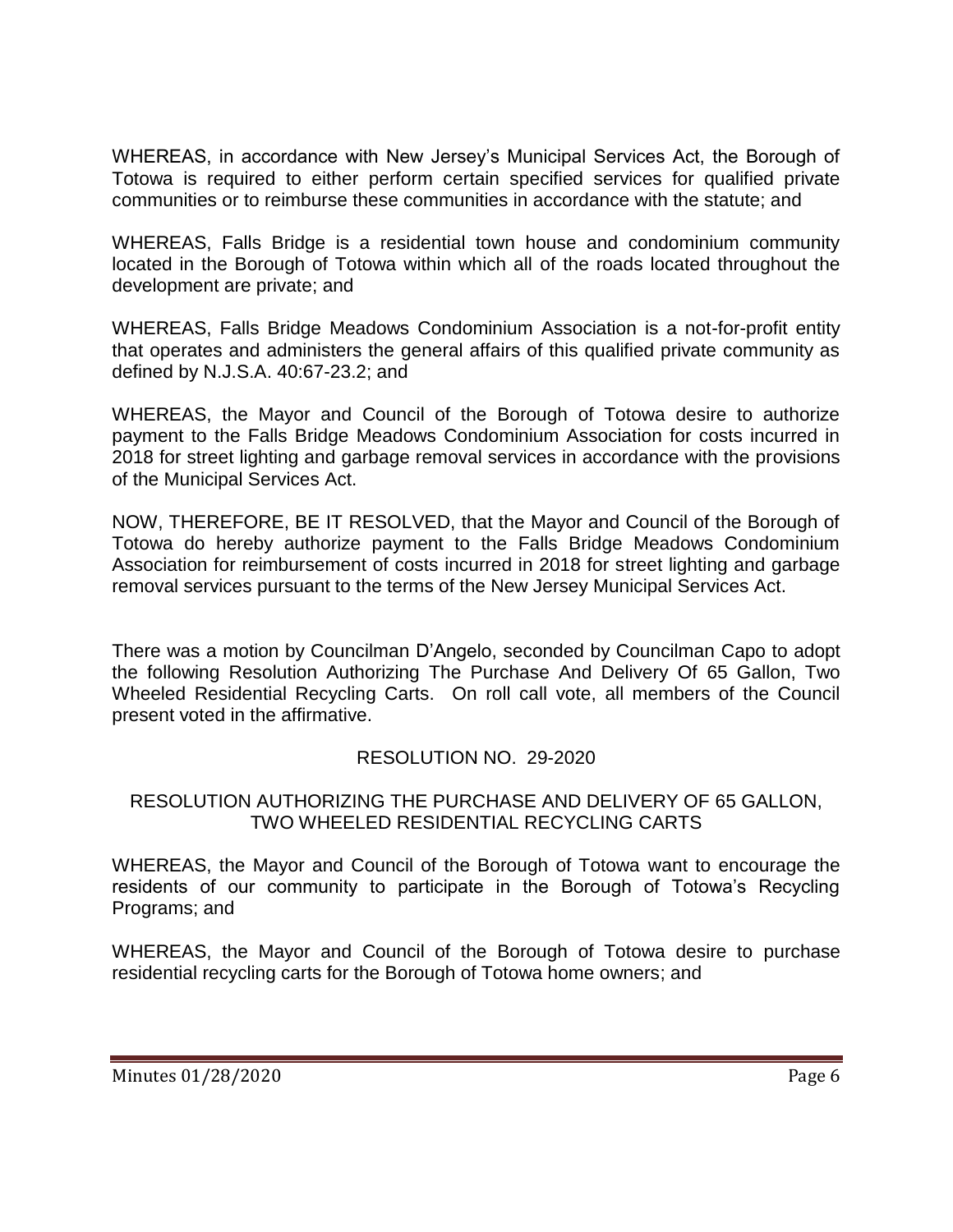WHEREAS, The Educational Services Commission of New Jersey ("ESCNJ Co-op") has awarded Contract No. ESCNJ 17/18-50 to T.M. Fitzgerald & Associates, Inc., (TMF Corporation), 850 West Chester Pike, Suite 200, Havertown, Pennsylvania 19083-4439 for the purchase of 65G-EDGE 65 gallon two wheeled residential recycling carts with logo; and

WHEREAS, pursuant to the applicable New Jersey State laws, the purchase of these recycling cans may be authorized without public bidding.

NOW, THEREFORE, BE IT RESOLVED, that the Mayor and Council of the Borough of Totowa do hereby authorize the purchase of 720 65G-EDGE 65 gallon two wheeled residential recycling carts with logo from TMF Corporation in the amount of \$38,556.00.

BE IT FURTHER RESOLVED, that the Municipal Council of the Borough of Totowa does hereby authorize the Mayor and Municipal Clerk to execute any and all instruments relating thereto.

COMMITTEE ON PUBLIC SAFETY:

There was a motion by Councilman D'Angelo, seconded by Councilman Capo to adopt the following Resolution Authorizing The Donation Of Certain Old, Unused Police Equipment To The Wagener South Carolina Police Department. On roll call vote, all members of the Council present voted in the affirmative.

# RESOLUTION NO. 30-2020

### RESOLUTION AUTHORIZING THE DONATION OF CERTAIN OLD, UNUSED POLICE EQUIPMENT TO THE WAGENER SOUTH CAROLINA POLICE DEPARTMENT

WHEREAS, the Wagener Police Department, 100 Railroad Avenue, Wagener, South Carolina 29164 has submitted a request to purchase some old, unused police vehicle equipment from the Borough of Totowa Police Department; and

WHEREAS, the Wagener Police Department recently acquired a 2012 Ford Explorer that is not equipped with prisoner protection cages; and

WHEREAS, the Totowa Police Department is in possession of safety metal dividers for a 2013 Ford Explorer including a divider and sliding window between the driver's front seat and rear seat as well as a divider between the rear seat and the rear storage area; and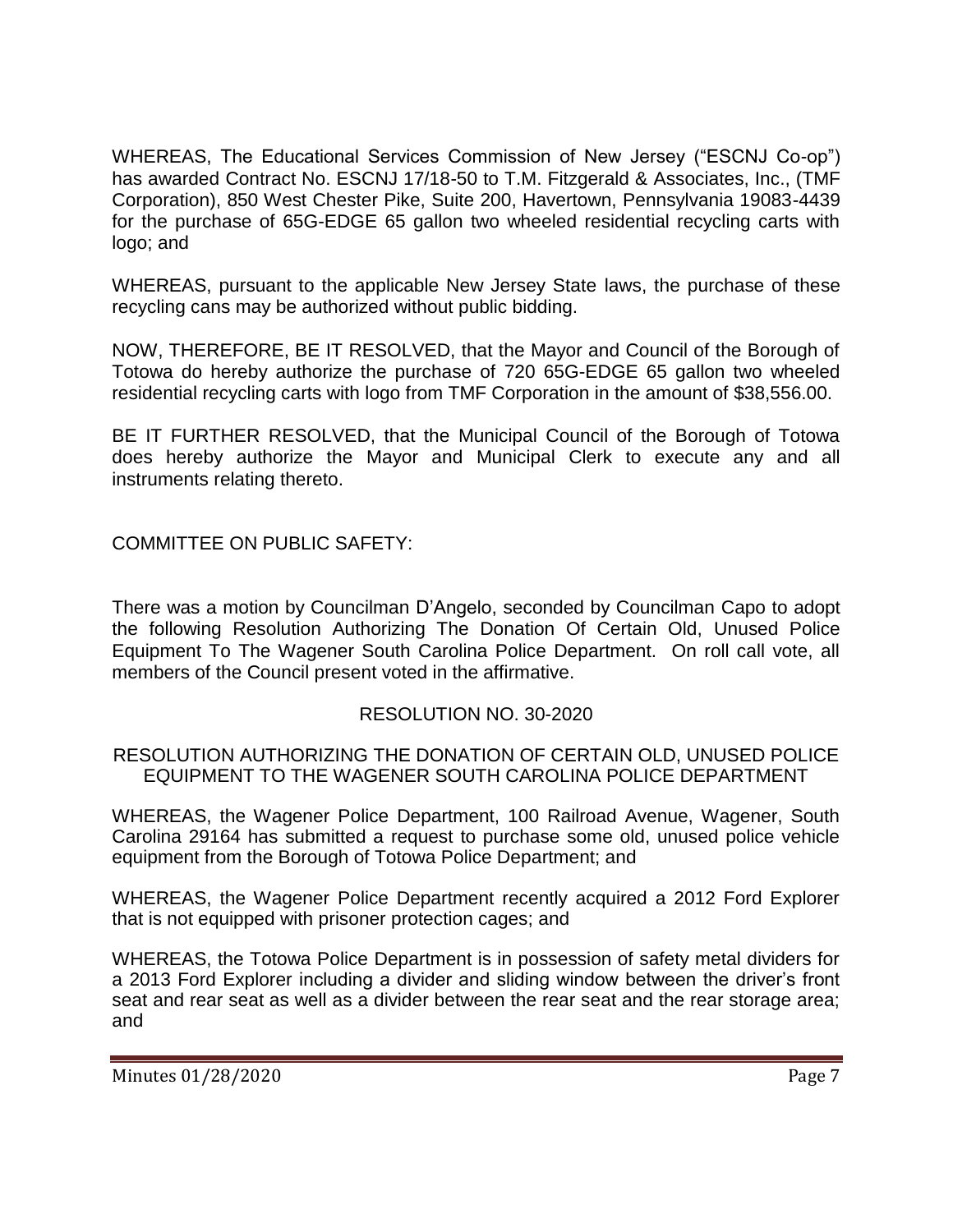WHEREAS, the Chief of the Borough of Totowa Police Department has advised that the Department cannot use this equipment since it is no longer compatible with the newer Ford Explorer Police vehicles in the fleet; and

WHEREAS, the Mayor and Council of the Borough of Totowa have determined that it would be appropriate to donate this old, unused Police equipment to the Wagener South Carolina Police.

NOW, THEREFORE, BE IT RESOLVED, that the Mayor and Council of the Borough of Totowa hereby authorize the donation of certain old, unused Police Equipment to the Wagener South Carolina Police Department.

BE IT FURTHER RESOLVED, that the Mayor and Council of the Borough of Totowa do hereby authorize the Municipal Clerk and Police Chief to execute any and all instruments relating thereto.

COMMITTEE ON PUBLIC WORKS:

There was a motion by Councilman Bucher, seconded by Councilwoman Palazzo to approve Payment Estimate No. 2 in the amount of \$147,142.79 to Manor II Electric, Inc. for the DPW Garage and Shepherds Lane Pump Station Generator Improvements. On roll call vote, all members of the Council present voted in the affirmative.

COMMITTEE ON ENGINEERING & PUBLIC PROPERTY:

There was a motion by Councilman Capo, seconded by Councilwoman Andriani to adopt the following Resolution Authorizing Bond Release For The Hickory Hill At Totowa Development, Phase 1. On roll call vote, all members of the Council present voted in the affirmative.

# RESOLUTION NO. 31-2020

### RESOLUTION AUTHORIZING BOND RELEASE FOR THE HICKORY HILL AT TOTOWA DEVELOPMENT, PHASE 1

WHEREAS, Villages at Totowa, L.L.C., a limited liability company with offices located at 1122 Clifton Avenue, Clifton, New Jersey 07011, was the prior owner and applicant for the development of real property identified as Block 9, Lots 38, 39, 47, 48 and 49.02 on the official tax map of the Borough of Totowa, Passaic County, New Jersey; and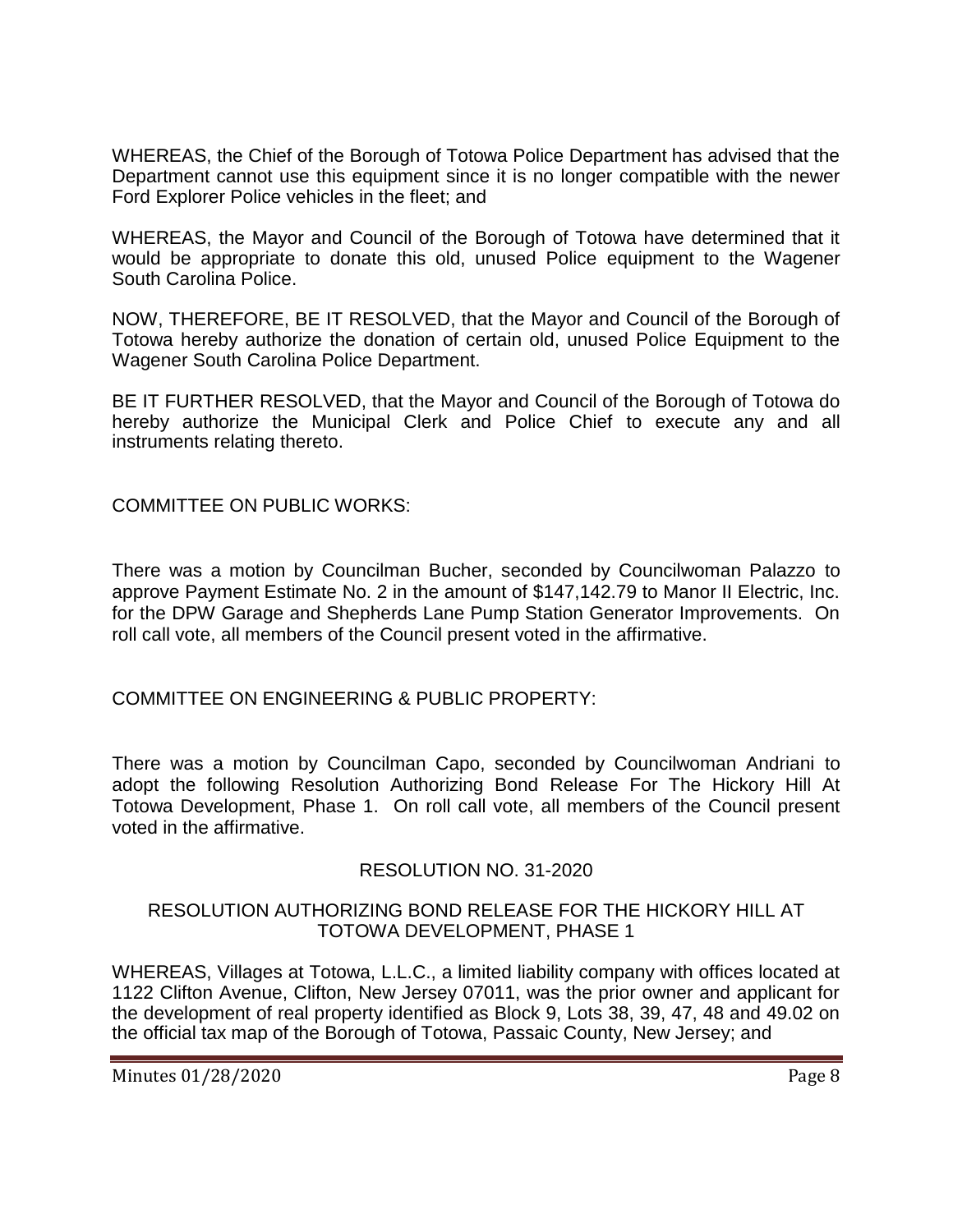WHEREAS, pursuant to a Developer's Agreement entered into on March 19, 2002 between the Borough of Totowa and Villages at Totowa, L.L.C., the developer is required to post a performance bond for the purpose of insuring proper construction of all on-site and off-site improvements; and

WHEREAS, prior to beginning construction, Villages at Totowa, L.L.C. assigned all of their rights, title and interest in the aforementioned property to Pulte Homes of New Jersey, L.P., a limited partnership with offices located at 150 Morristown Road, Suite 200, Bernardsville, New Jersey 07924; and

WHEREAS, in accordance with the Developer's Agreement, Pulte Homes of New Jersey, L.P. posted a performance guarantee for Phase 1 of the development project now known as Hickory Hill at Totowa in the amount of \$10,094,353.80; and

WHEREAS, the Council has authorized previous bond reductions on Bond No. 929262636 down to \$82,914.58 (\$74,623.12 Surety/\$8,291.46 Cash); and

WHEREAS, Pulte Homes of New Jersey, L.P. has now requested the release of the performance bond; and

WHEREAS, the Municipal Engineer had advised that all outstanding work has been completed to date for Phase 1 and has further recommended the release of the performance guarantee bond.

NOW, THEREFORE, BE IT RESOLVED, that the Mayor and Council of the Borough of Totowa do hereby authorize that the performance bond be released for Phase 1 as requested by Pulte Homes of New Jersey, L.P.

BE IT FURTHER RESOLVED, that the Municipal Council of the Borough of Totowa hereby authorize the Mayor, Municipal Clerk and Municipal Engineer to execute any and all instruments relating thereto.

There was a motion by Councilman Capo, seconded by Councilwoman Andriani to adopt the following Resolution Authorizing Bond Release For The Hickory Hill At Totowa Development, Phase 2. On roll call vote, all members of the Council present voted in the affirmative.

# RESOLUTION NO. 32-2020

### RESOLUTION AUTHORIZING BOND RELEASE FOR THE HICKORY HILL AT TOTOWA DEVELOPMENT, PHASE 2

Minutes 01/28/2020 Page 9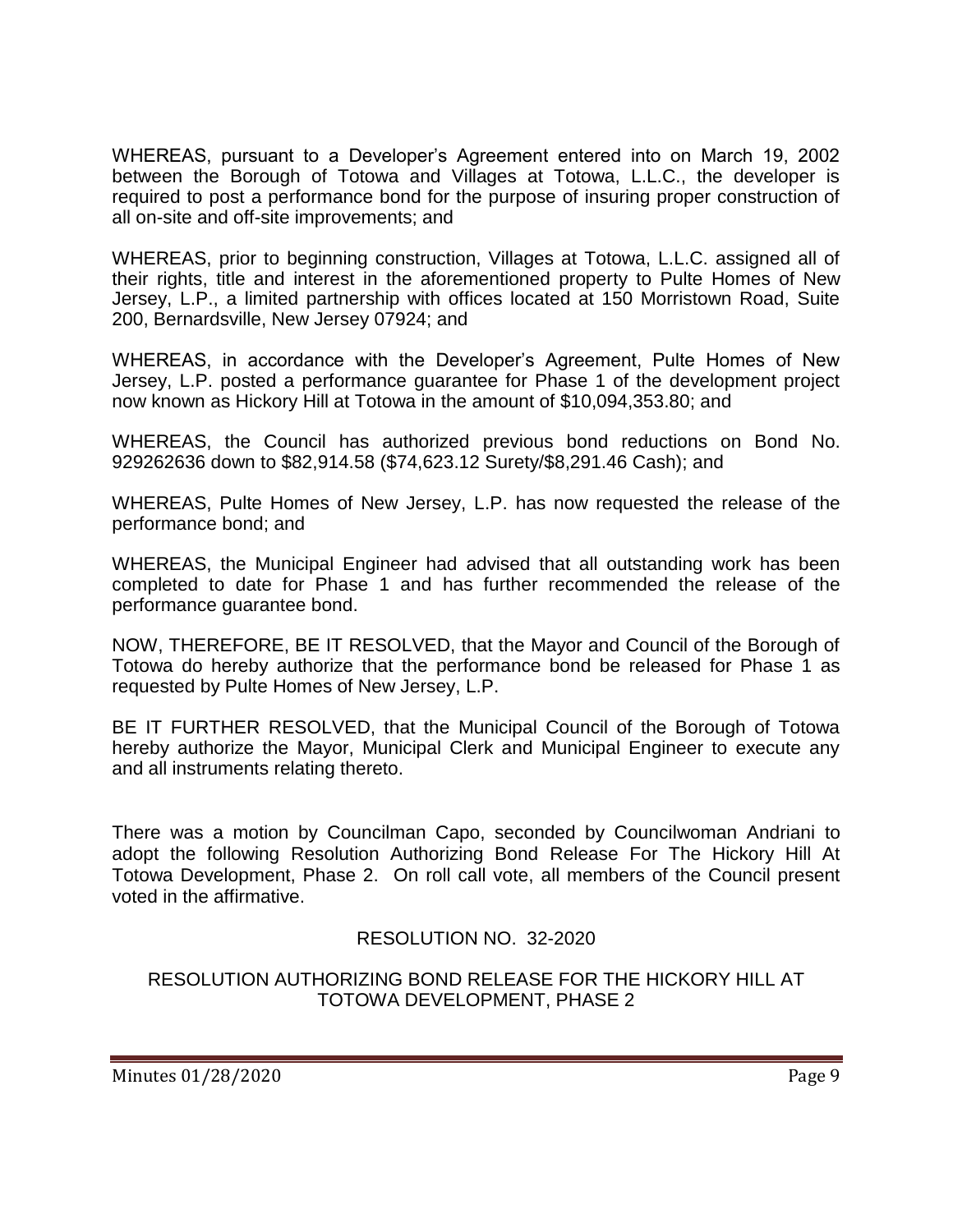WHEREAS, Villages at Totowa, L.L.C., a limited liability company with offices located at 1122 Clifton Avenue, Clifton, New Jersey 07011, was the prior owner and applicant for the development of real property identified as Block 9, Lots 38, 39, 47, 48 and 49.02 on the official tax map of the Borough of Totowa, Passaic County, New Jersey; and

WHEREAS, pursuant to a Developer's Agreement entered into on March 19, 2002 between the Borough of Totowa and Villages at Totowa, L.L.C., the developer is required to post a performance bond for the purpose of insuring proper construction of all on-site and off-site improvements; and

WHEREAS, prior to beginning construction, Villages at Totowa, L.L.C. assigned all of their rights, title and interest in the aforementioned property to Pulte Homes of New Jersey, L.P., a limited partnership with offices located at 150 Morristown Road, Suite 200, Bernardsville, New Jersey 07924; and

WHEREAS, in accordance with the Developer's Agreement, Pulte Homes of New Jersey, L.P. posted a performance guarantee for Phase 2 of the development project now known as Hickory Hill at Totowa in the amount of \$4,571,021.40; and

WHEREAS, the Council has authorized previous bond reductions on Bond No. 929292403 down to \$51,139.92 (\$46,025.93 Surety/\$5,113.99 Cash); and

WHEREAS, Pulte Homes of New Jersey, L.P. has now requested the release of the performance bond; and

WHEREAS, the Municipal Engineer had advised that all outstanding work has been completed to date for Phase 2 and has further recommended the release of the performance guarantee bond.

NOW, THEREFORE, BE IT RESOLVED, that the Mayor and Council of the Borough of Totowa do hereby authorize that the performance bond be released for Phase 2 as requested by Pulte Homes of New Jersey, L.P.

BE IT FURTHER RESOLVED, that the Municipal Council of the Borough of Totowa hereby authorize the Mayor, Municipal Clerk and Municipal Engineer to execute any and all instruments relating thereto.

COMMITTEE ON LIAISON & INSPECTION:

There was no report.